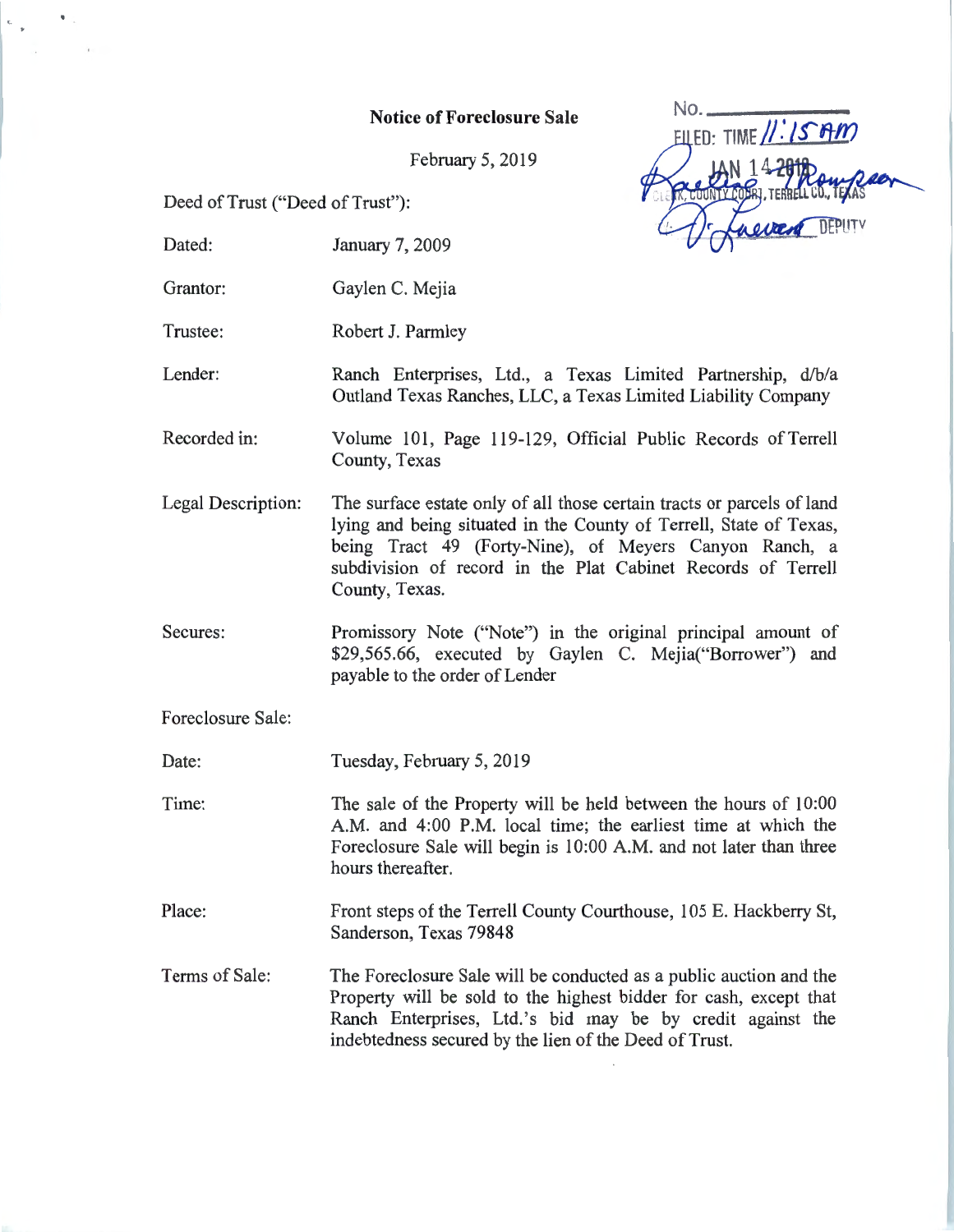Default has occurred in the payment of the Note and in the performance of the obligations of the Deed of Trust. Because of that default, Ranch Enterprises, Ltd., the owner and holder of the Note, has requested Substitute Trustee to sell the Property.

..

The Deed of Trust may encumber both real and personal property. Formal notice is hereby given of Ranch Enterprises, Ltd.'s election to proceed against and sell both the real property and any personal property described in the Deed of Trust in accordance with Ranch Enterprises, Ltd.'s rights and remedies under the Deed of Trust and section 9.604(a) of the Texas Business and Commerce Code.

Therefore, notice is given that on and at the Date, Time, and Place for the Foreclosure Sale described above, Substitute Trustee will sell the Property in accordance with the Terms of Sale described above, the Deed of Trust, and applicable Texas law.

If Ranch Enterprises, Ltd.,passes the Foreclosure Sale, notice of the date of any rescheduled foreclosure sale will be reposted and refiled in accordance with the posting and filing requirements of the Deed of Trust and the Texas Property Code.

The Foreclosure Sale will be made expressly subject to any title matters set forth in the Deed of Trust, but prospective bidders are reminded that by law the Foreclosure Sale will necessarily be made subject to all prior matters of record affecting the Property, if any, to the extent that they remain in force and effect and have not been subordinated to the Deed of Trust. For the avoidance of doubt, the Foreclosure Sale will not cover any part of the Property that has been released of public record from the lien and/or security interest of the Deed of Trust by Ranch Enterprises, Ltd.. Prospective bidders are strongly urged to examine the applicable property records to determine the nature and extent of such matters, if any.

Pursuant to section 51.009 of the Texas Property Code, the Property will be sold "AS IS," without any expressed or implied warranties, except as to the warranties (if any) provided for under the Deed of Trust. Prospective bidders are advised to conduct an independent investigation of the nature and physical condition of the Property.

Pursuant to section 51.0075(a) of the Texas Property Code, Substitute Trustee reserves the right to set further reasonable conditions for conducting the Foreclosure Sale. Any such further conditions shall be announced before bidding is opened for the first sale of the day held by Substitute Trustee.

Assert and protect your rights as a member of the armed forces of the United States. If you are or your spouse is serving on active military duty, including active military duty as a member of the Texas National Guard or the National Guard of another state or as a member of a reserve component of the armed forces of the United States, please send written notice of the active duty military service to the sender of this notice immediately.

THIS INSTRUMENT APPOINTS THE SUBSTITUTE TRUSTEE(S) IDENTIFIED TO SELL THE PROPERTY DESCRIBED IN THE SECURITY INSTRUMENT IDENTIFIED IN